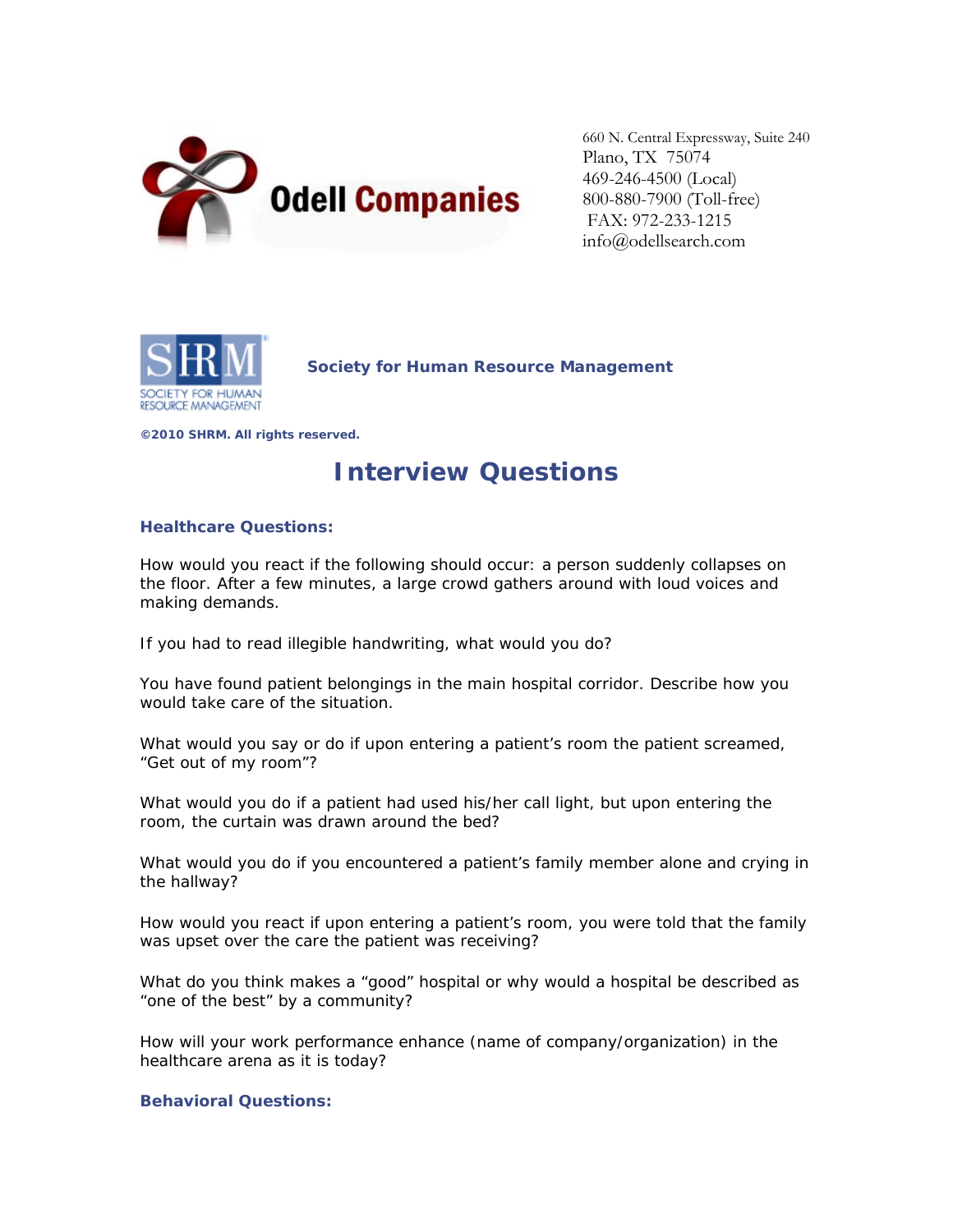Describe what you would say if asked to talk about yourself in a group of 15 people.

If someone told you that you had made an error, describe how you would react and what you would say in your defense.

If someone asked you for assistance with a matter that is outside the parameters of your job description, what would you do?

You are a committee member and disagree with a point or decision. How will you respond?

Describe what you would classify as a crisis.

You are angry about an unfair decision. How do you react?

Suppose you are in a situation where deadlines and priorities change frequently and rapidly. How would you handle it?

How do you know when you are stressed? What do you do to de-stress?

Tell me about a time when you were a part of a great team. What was your part in making the team effective?

Give me an example of a time when you had to deal with a difficult co-worker. How did you handle the situation?

How do you think your co-workers would respond if you were absent from work?

Can you tell me about a time during your previous employment when you suggested a better way to perform a process?

Tell me about a personal or career goal that you have accomplished and why that was important to you.

Give an example of a time when you were trying to meet a deadline, you were interrupted, and did not make the deadline. How did you respond?

What strengths did you rely on in your last position to make you successful in your work?

What do you do when you know you are right and your boss disagrees with you? Give me an example of when this has happened in your career.

Tell me about a situation you wish that you had handled differently based on the outcome. What was the situation? What would you change (or will you change) when faced with a similar situation?

Suppose your supervisor asked you to get information for them that you know is confidential and he/she should not have access to. What would you do?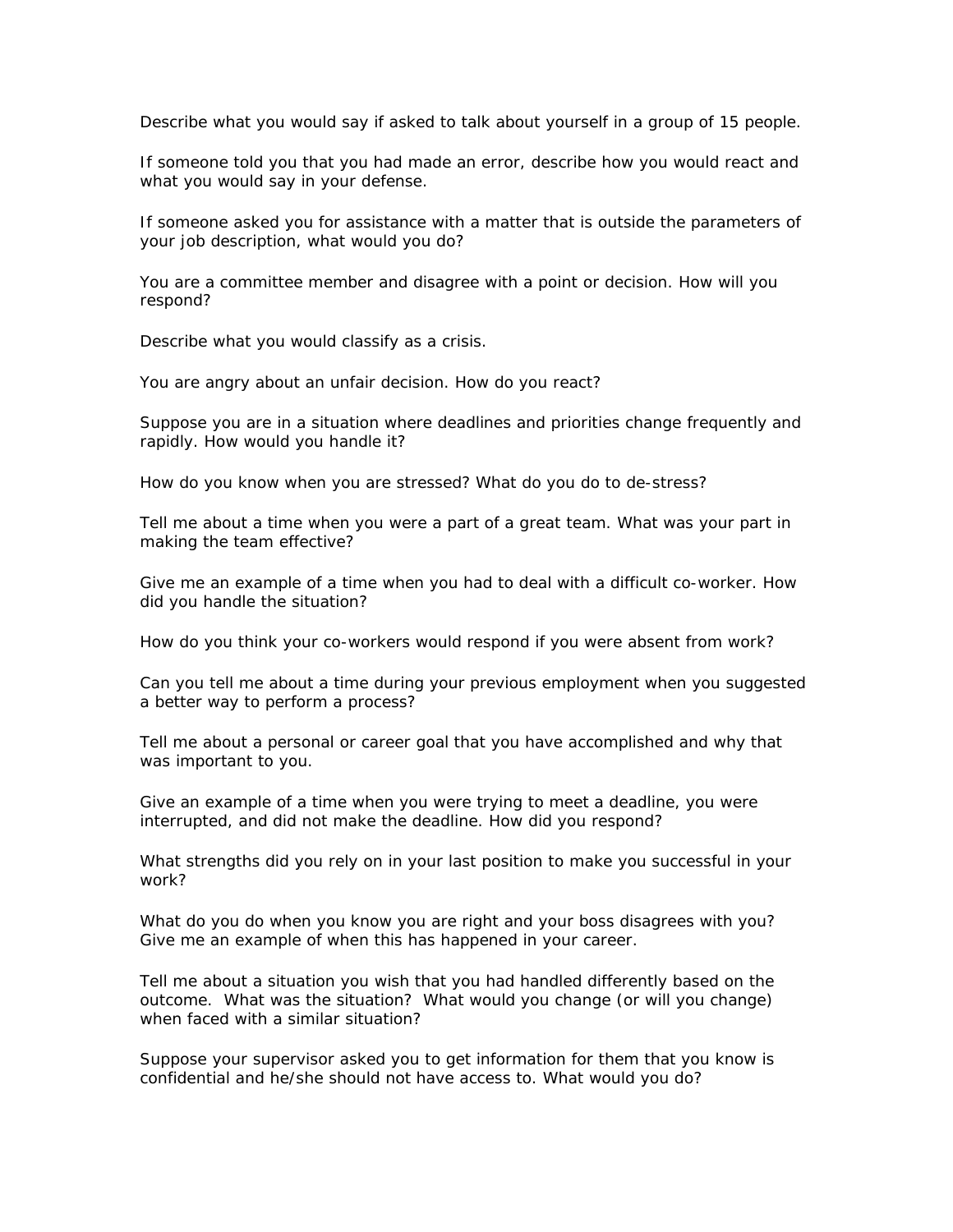Describe a time when you performed a task outside your perceived responsibilities. What was the task? Why did you perceive it to be outside your responsibilities? What was the outcome?

It's 4:30 on a Friday afternoon. Your supervisor gives you an assignment that needs to be finished by 8:00 Monday morning. You have already made plans to be away the entire weekend. What would you do?

If you observed a co-worker who made inappropriate sexual or racial remarks to another employee, and it was obvious to you that the situation was creating an uncomfortable environment, what would you do?

### **General Question:**

Could you share with us a recent accomplishment of which you are most proud?

What would you have liked to do more of in your last position? What held you back?

Tell us a bit about your work background, and then give us a description of how you think it relates to our current opening.

What are your qualifications in your area of expertise, i.e., what skills do you have that make you the best candidate for this position? Include any special training you have had (on-the-job, college, continuing education, seminars, reading, etc.) and related work experience.

Why have you applied for this position?

What skill set do you think you would bring to this position?

Tell me about your present or last job. Why did you choose it? Why did you/do you want to leave?

What was your primary contribution/achievement? Biggest challenge?

What are your short-term and long-term goals?

In what areas would you like to develop further? What are your plans to do that?

What are some positive aspects of your last employment/employer? What are some negative aspects?

What do you think about SOPs (Standard Operating Procedures)?

What are your career path interests?

What do you know about our company?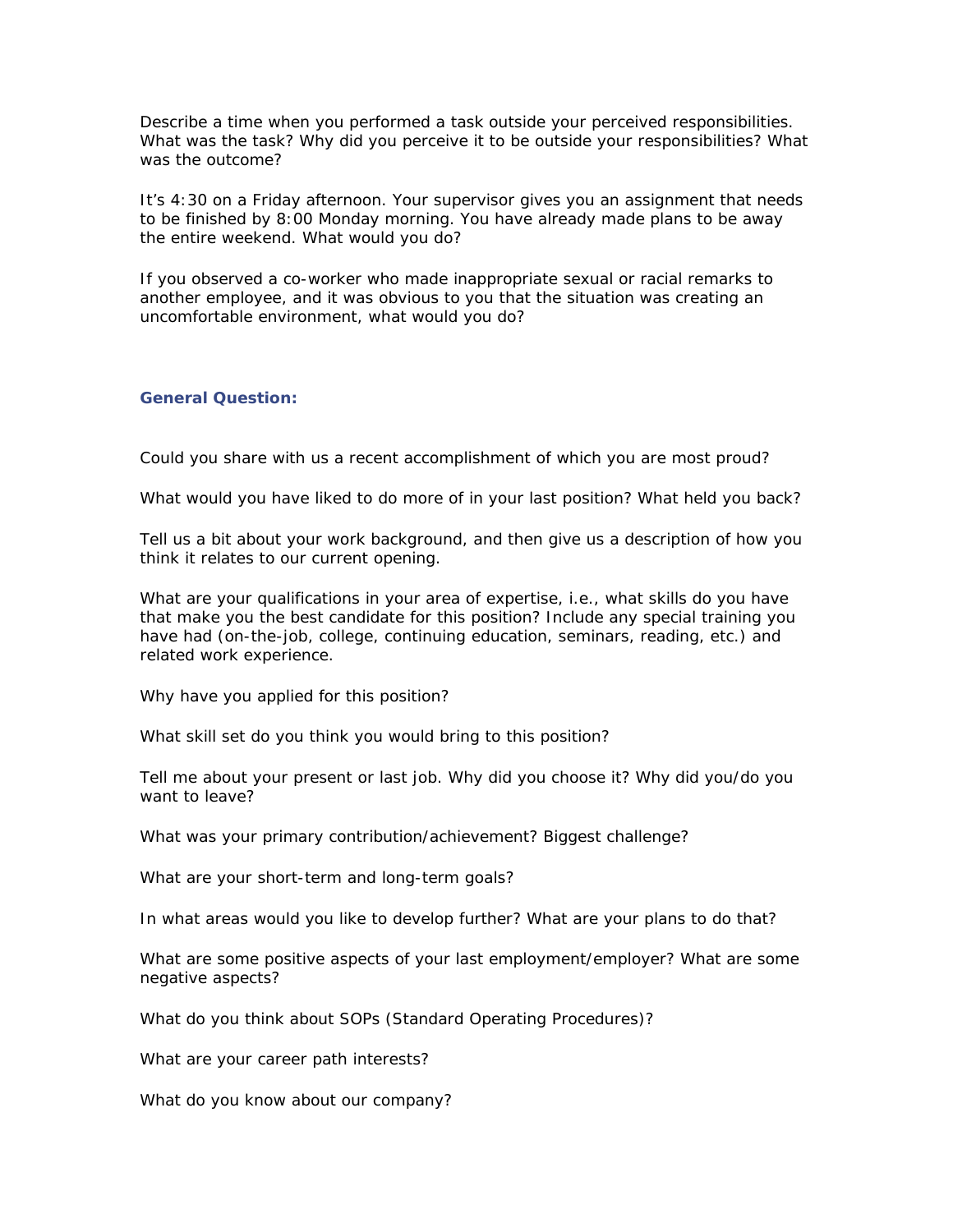Why should we hire YOU?

If the position required it, would you be willing to travel?

If the position required it, would you be willing to relocate?

If you were offered this position, when would you be available to start?

After learning about this opportunity, what made you take the next step and apply for the job?

If you are the successful applicant, how would you expect to be different after a year in this position?

Now that you have learned about our company and the position you are applying for, what hesitation or reluctance would you have in accepting this job if we offer it to you?

Tell me anything else you would like us to know about you that will aid us in making our decision.

What questions would you like to ask me?

#### **Interpersonal Questions:**

What are your strengths?

What would your last boss say about you?

Describe how you like to be managed, and the best relationship you've had with a previous boss.

If I asked your previous/current co-workers about you what would they say?

Describe what you see as your strengths related to this job/position. Describe what you see as your weaknesses related to this job/position.

Explain the phrase "work ethic" and describe yours.

What kind of people do you find it most difficult to work with? For example, assume you are in a situation where you have to deal with a person very different from yourself and you are finding it difficult. What would you do?

What methods do you use to make decisions? When do you find it most difficult to make a decision?

Describe a difficult time you have had dealing with an employee, customer, or coworker. Why was it difficult? How did you handle it? What was the outcome?